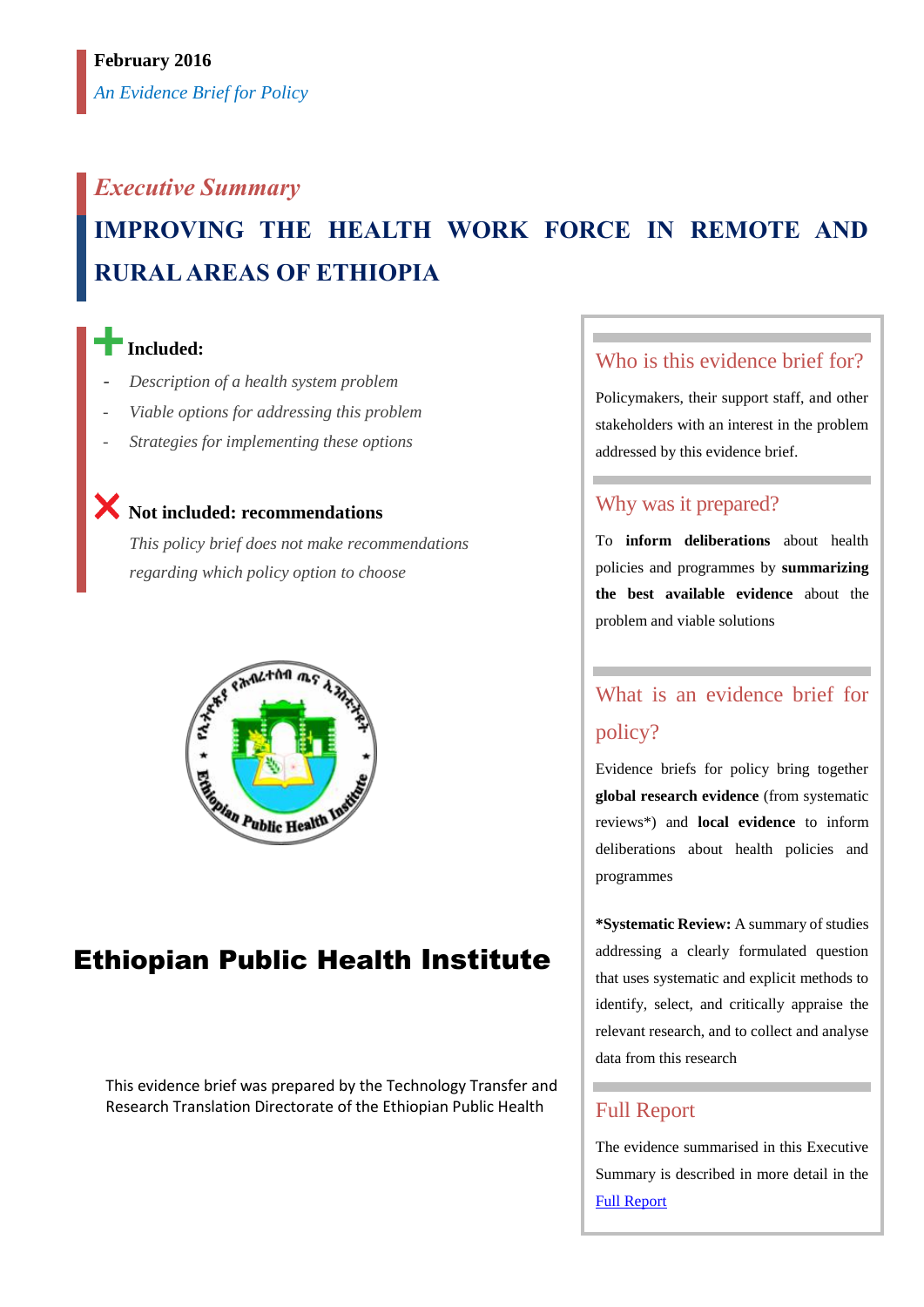#### *The problem*

#### **Poor health work force distribution in remote and rural areas of Ethiopia**

The Human Resource for Health(HRH) picture of Ethiopia has remained critical and has been characterized by geographic mal-distribution, skills imbalance, staff shortages, low retention and low productivity (FMoH 2014). As a result the numbers of health professionals in different parts of the country, particularly remote and rural areas remains lower than the standard (FMoH 2010).

Important barriers to improved health work force distribution in remote and rural areas include:

- Poor motivation and retention schemes Individual factors
	-
- Organizational environment Work-related factor.
- Local environment

#### *Policy options:*

**Task shifting, educational strategies, strengthening financial and non-financial incentives and provision of continuous professional development for staffs in remote and rural areas of the country are potential strategies to address the poor distribution of HRH.**

- 1. Task shifting is the rational re-distribution of tasks among health workforce teams in which specific tasks are moved, where appropriate, from highly qualified health workers to health workers who have fewer qualifications in order to make more efficient use of the available HRH (WHO 2008). The effect of task shifting may result in little or no difference on quality of care or patient outcomes.
- 2. Strengthening the medical education system with the objective of producing graduates who are willing to work in rural areas. This involves two strategies - targeted recruitment of students into medical school and clinical rotations in rural areas during their study. Both strategies may influence the subsequent intention of medical students to work in under-served areas but the effects on retention of health professionals in rural areas are uncertain. The effect of retention on health professionals in rural areas is uncertain.
- 3. Incentives (an explicit or implicit financial or non-financial reward for performing a particular act) are factors and/or conditions within health professionals' work environments that enable, encourage and motivate them to stay in their jobs and in their profession (Nurses et al. 2008). Evidences showed financial incentive programmes may lead to increase number of health workers practicing in under-served areas. However, the effect of non-financial incentives in retaining health workers in rural areas is uncertain.
- 4. Continuing professional development for health workers is the process by which individual healthcare professionals maintain and improve standards of healthcare practice, through development of knowledge, skills, attitudes and behaviour (Gray 2006).
	- o *Given the limitations of the currently available evidence, there is a need for rigorous evaluative research prior to wide spread implementation for all the options.*

#### *Implementation strategies:*

#### **A combination of strategies is needed to effectively implement the proposed options**

Barriers to implementing the options include: financial constraint, resistance to change from health workers as well as service users, inadequate supportive supervision, weak health human resource information systems and lack of infrastructure. The strategies to implement the proposed options include:

- Resource mobilization
- Formal recognition of new types of health workers through credentialing (licensure, registration, certification or accreditation)
- Introducing new models for supportive supervision, such as those based on mobile technology
- Establishing well functioning system for monitoring and evaluation or indicators to track impact and outcomes
- Comprehensive plan for infrastructure development.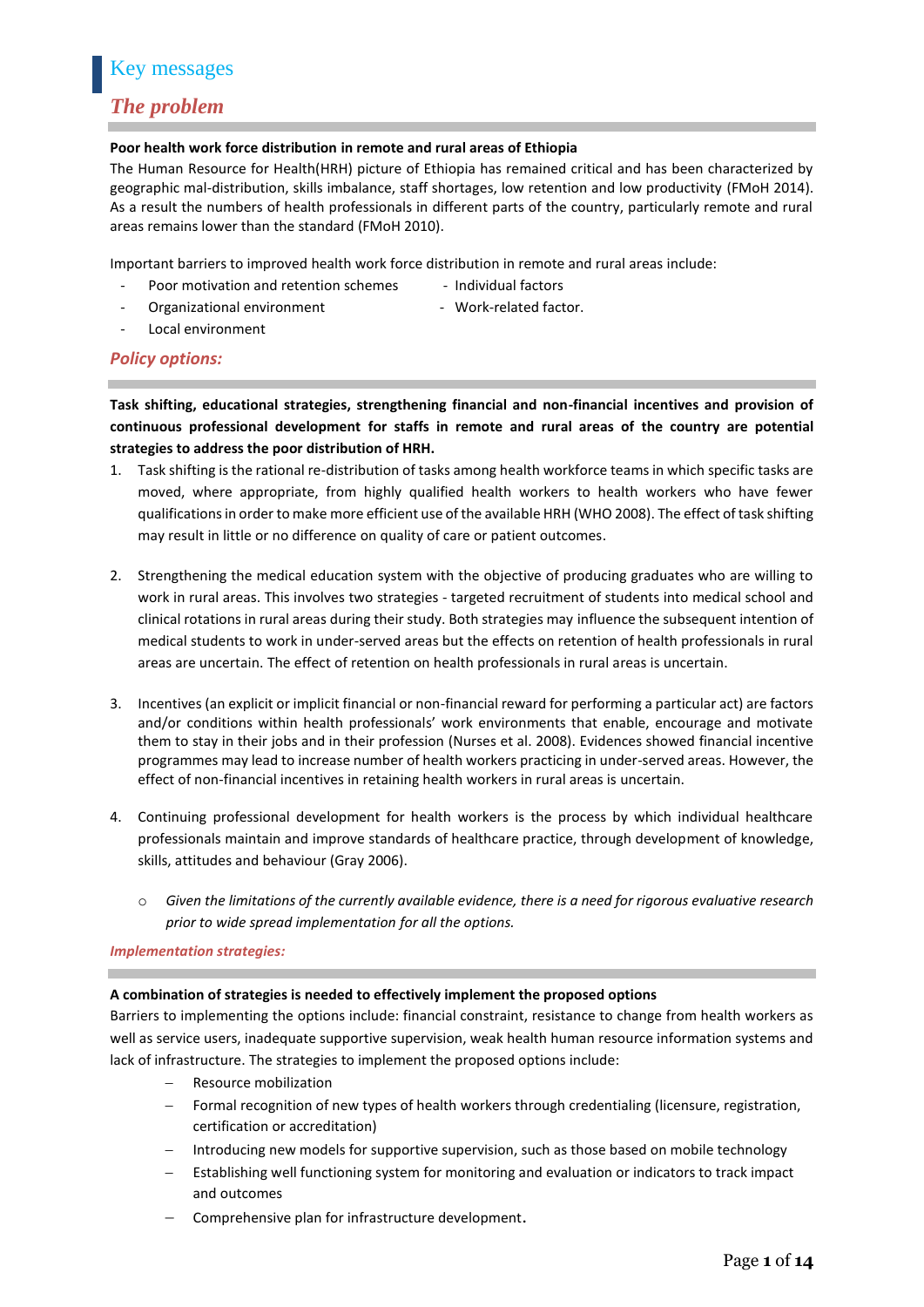## The problem

Ethiopia has undergone rapid expansion of health worker production and staffing in line with the expansion of health facilities in the past years. However, despite this rapid increase in production, recruitment and deployment of health workers, geographical imbalances of the available health workforce is still a challenge to achieve universal health care coverage as fewer health workers are deployed in underserved communities with higher health needs (FMoH 2014). The objective of this evidence brief is therefore to show the size and major causes of the poor health work force distribution in remote and rural areas of Ethiopia and to suggest possible policy options that can improve the health workforce availability in rural parts of the country.

#### **Size of the problem**

In Ethiopia the ratio of health workers to the population shows a heavy urban bias particularly of higher level health professionals. Especially the problem is worse in agrarian and pastoralist regions (Feysia et al. 2012; FMoH 2010). For instance the physician to population ratio in Gambella, Oromia and SNNPR regional states was computed to be 1: 27,357, 1: 56,645, and 1: 57,059, respectively. These figures are not only far below the international standard (1:10,000) but also very low compared to the 1: 6,062 ratio for Addis Ababa (FMoH 2013b; FMoH 2013a).

In Afar, Somali and Benishangul Gumz regional states which are under served regions, the health workers density (doctors, nurses and midwives) ratio is 0.5 for 1000 population (FMoH 2013a) which is four fold less than the WHO standard for developing countries to achieve minimum level of key health interventions (2.3 for 1000). This shows extreme gap which needs to be bridged.

The available stock of health work force of the country is also not fairly distributed among regions. For instance of the 2923 physicians (general practitioners and specialists) classified as working in the public sector in 2012/13 fiscal year, about 20% of them were working in the capital, Addis Ababa (FMoH 2013a), home to only less than 4 percent of the population (CSA 2008). The bad scenario is that even the physicians work outside the capital, most of them work in major cities of the regions (FMoH 2008).

#### **Cause of the problem**

Factors contributing to the poor health work force distribution in remote and rural areas include: unattractive local environment, poor motivation and retention schemes, work-related factors, individual factors and organizational environment.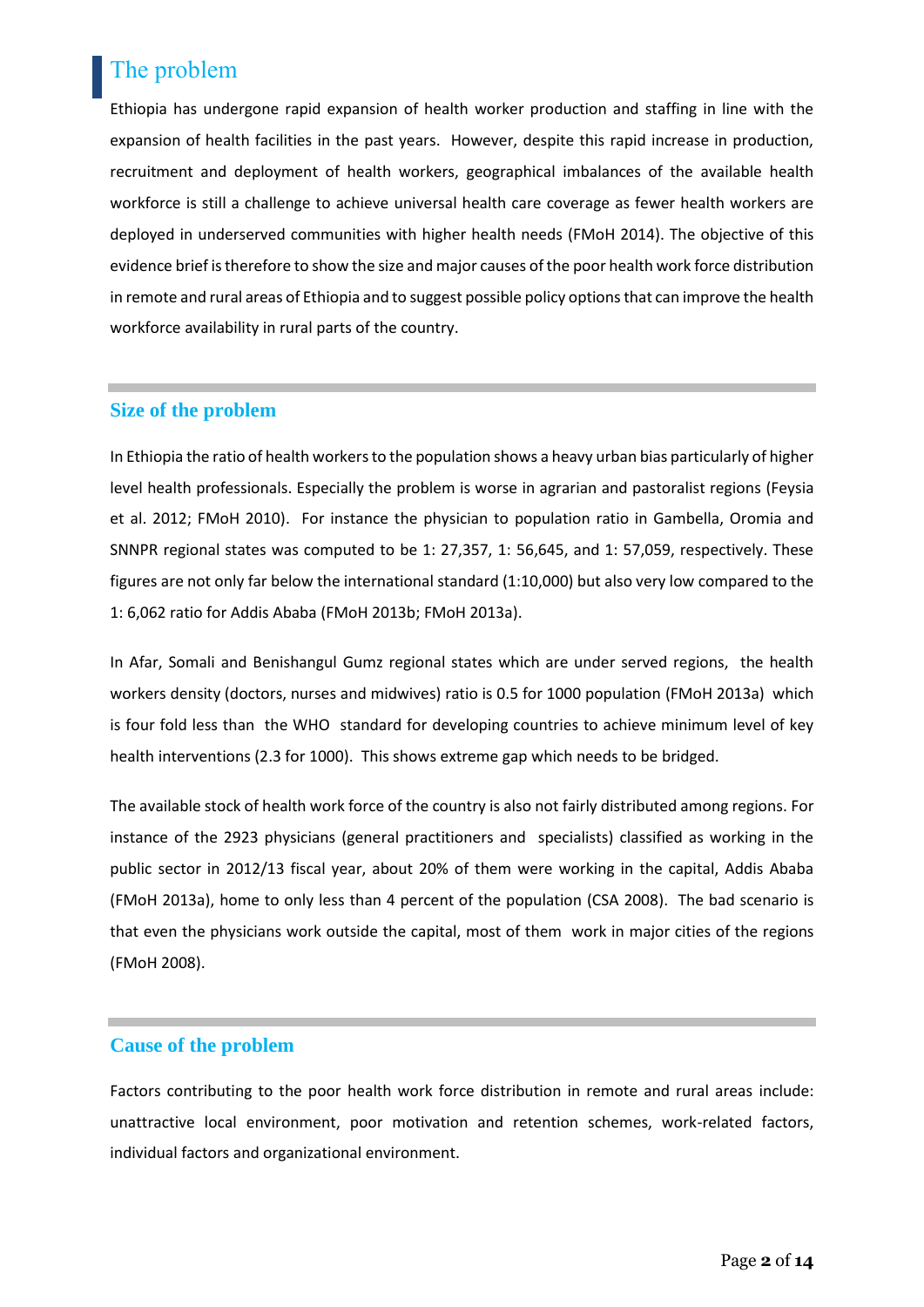#### *Poor motivation and retention schemes***:**

Insufficient motivation and retention mechanisms are causes for the poor distribution of the health workforce in remote and rural areas (Abraham & Azaje 2013; Getie et al. 2013).

#### *Individual factors:*

These include a person's social background, age, gender, education, values, beliefs, etc. For instance growing up in a rural community has been associated with higher probability to practice in rural areas (Araújo & Maeda 2013).

#### *Organizational environment:*

According to (Serneels et al. 2010) doctors working in an urban public facility receive more training, frequent formal evaluations, daily checks of presence, and monitoring from clients through complaint offices than their rural public counterparts. Inadequate and incomplete communication and feedback between the Federal Ministry of Health(FMoH) and Regional Health Bureaus (RHBs) is also found to be one problem related to organizational environment. The same holds true for communications between the RHBs and Woreda, and down to health facility level. Within health facilities, there is limited human resources management capacity for performance planning, regular supportive supervision and constructive feedback to improve health workers performance (FMoH 2014; Getie et al. 2013).

#### *Local environment:*

General living conditions, including staff accommodation, schools and qualified teachers in remote rural areas frustrates health professionals and forces them to find jobs in urban areas with better infrastructure (Ture 2008).

#### *Work-related factor:*

Employee satisfaction surveys conducted at FMoH and selected regional health bureaus as well as staff exit interview analysis identified lack of adequate infrastructure, space and facilities, poor management environment, insufficient budget, equipment and supplies, and high workload as underlying causes for employee dissatisfaction and high attrition rates (Yohannes et al. 2010; FMoH 2014).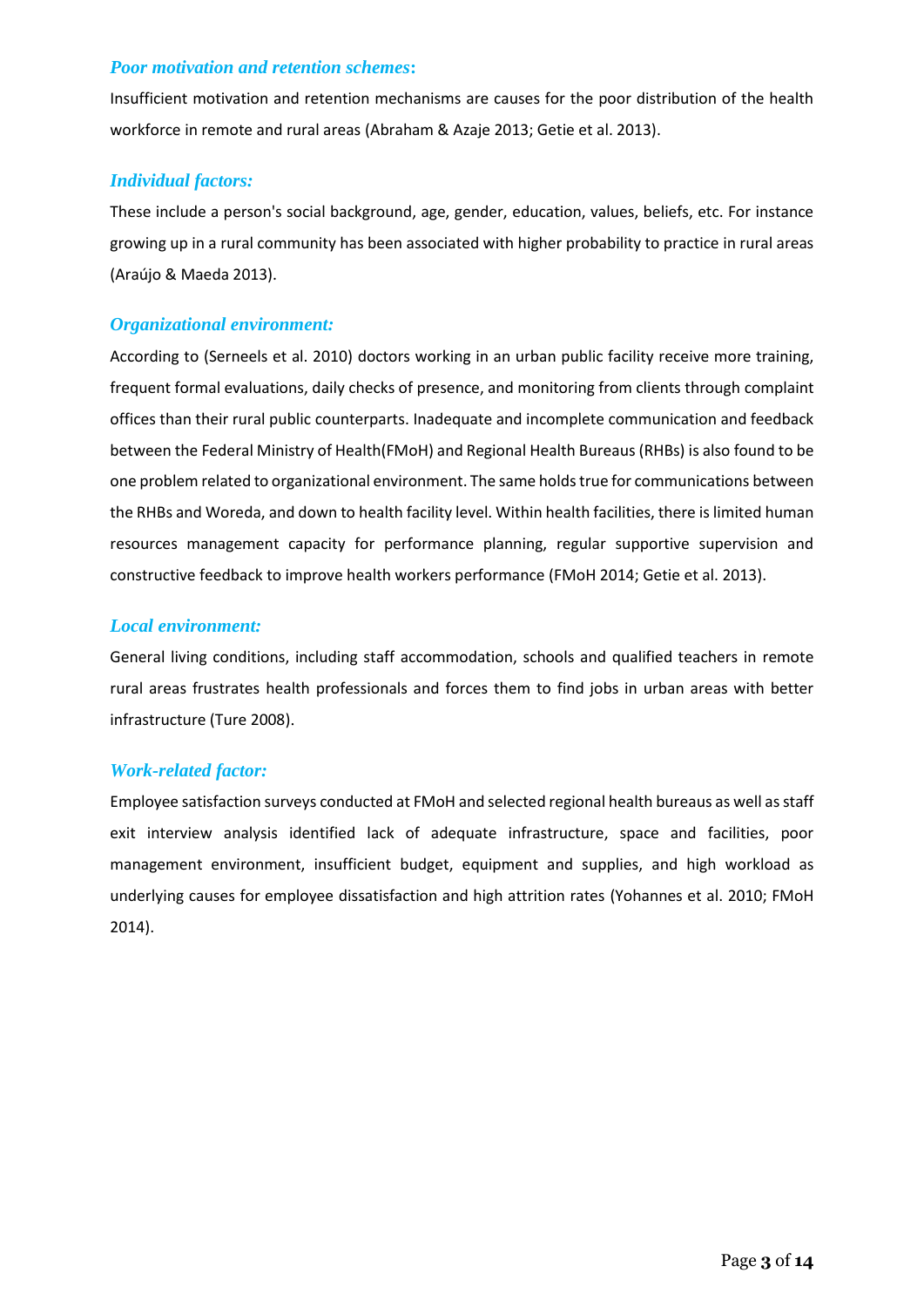## Policy options

Options considered in improving the health work force distribution in rural and remote parts of the country include: task shifting, educational strategies, strengthening financial and non-financial incentives and continuous professional development. These four options and their potential impacts on health work force distribution are described below.

### *Policy Option 1*

#### **Task shifting for increasing number of health work force**

Task shifting is the rational re-distribution of tasks among health workforce teams in which specific tasks are moved, where appropriate, from highly qualified health workers to health workers who have fewer qualifications in order to make more efficient use of the available HRH (WHO 2008).

#### *Impacts of Task shifting*

Different Systematic reviews evaluated the impact of task shifting on quality of care or patient outcomes and usual healthcare service. They found that while substitution of doctors with nurse practitioners may result in little or no difference in quality of care or patient outcomes (Laurant et al. 2004) substitution of doctor with nurse in primary care may lead to similar health outcomes for patients (Horrocks et al. 2002). Furthermore, using lay health workers compared to usual healthcare service may increase health care seeking behaviour for children and reduce under five morbidity (Lewin et al. 2010).

### *Policy Option 2*

#### **Educational strategies:**

#### *Strategy 1: Targeted recruitment of students into medical school*

Recruiting students from rural areas seems to be effective as health workers with a rural background are more likely to practice in rural areas after completing their studies (Araújo & Maeda 2013).

#### *Impacts of targeted recruitment of students into medical schools*

A systematic review (Grobler et al. 2015) on interventions for increasing the proportion of health professionals practicing in rural and other underserved area failed to identify any study meeting the inclusion criteria.

*However, primary studies in the review have found that recruiting medical students with rural background might increase number of medical doctors working in rural and underserved areas. The effects on retention of health professionals in rural areas are uncertain.*

#### *Strategy 2: Clinical rotations in rural areas during studies*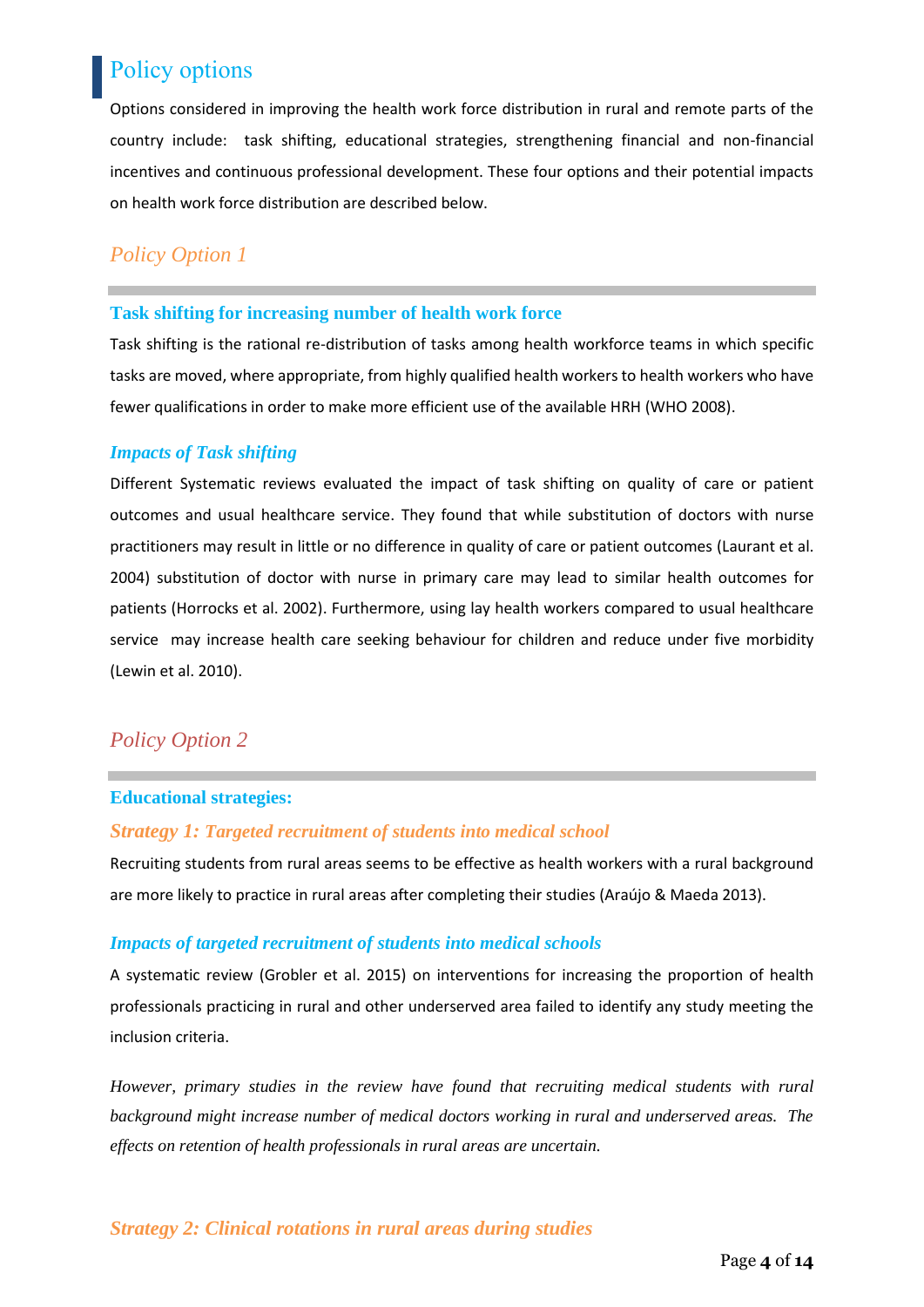Clinical rotation in rural areas aims at exposing students to rural community experiences in order to increase interest in rural careers after their graduation (Grobler et al. 2009).

#### *Impact of clinical rotations in rural areas during studies*

A systematic review (Grobler et al. 2009) evaluated the impact of medical students' rural exposure to improve the distribution of health professionals in rural areas. The SUPPORT summary based on this systematic review found that (Okwundu CI. 2011) exposure to clinical rotations in rural settings may influence the subsequent intention of medical students to work in under-served areas.

### *Policy Option 3*

#### **Strengthening financial and nonfinancial incentives:**

#### *Strategy 1: Financial incentives for health workers in remote and rural areas*

Financial-incentive programs are one of the few health policy interventions intended to improve the distribution of human resources for health (Bärnighausen & Bloom 2009).

#### *Impact of financial incentives*

A systematic review (Grobler et al. 2009) evaluated the impact of financial incentives for return to service in under-served area. A SUPPORT summary (Okwundu CI. 2011), based on this systematic review, found that financial incentive programmes may lead to increases in the number of health workers practising in under-served areas.

#### *Strategy 2: Non-financial incentives for health workers in remote and rural areas*

Non-financial incentives are important determinants for the length of stay of health workers in rural and remote areas (Araújo & Maeda 2013).

#### *Impact of non-financial incentives*

Although a systematic review on the impact of non-financial incentives in retaining health workers in rural areas is not found, there are experiences from different countries. For example a common strategy in Mozambique, Kenya and Chile is to offer government housing to staffs (Frehywot et al. 2010; Lehmann et al. 2008; Peña et al. 2010). In Zambia the health workers retention scheme includes lower car loan rates and scholarships to send children to better schools in other areas.

*The provision of non-financial incentive may attract doctors to rural areas who otherwise would not have gone to the rural posts.*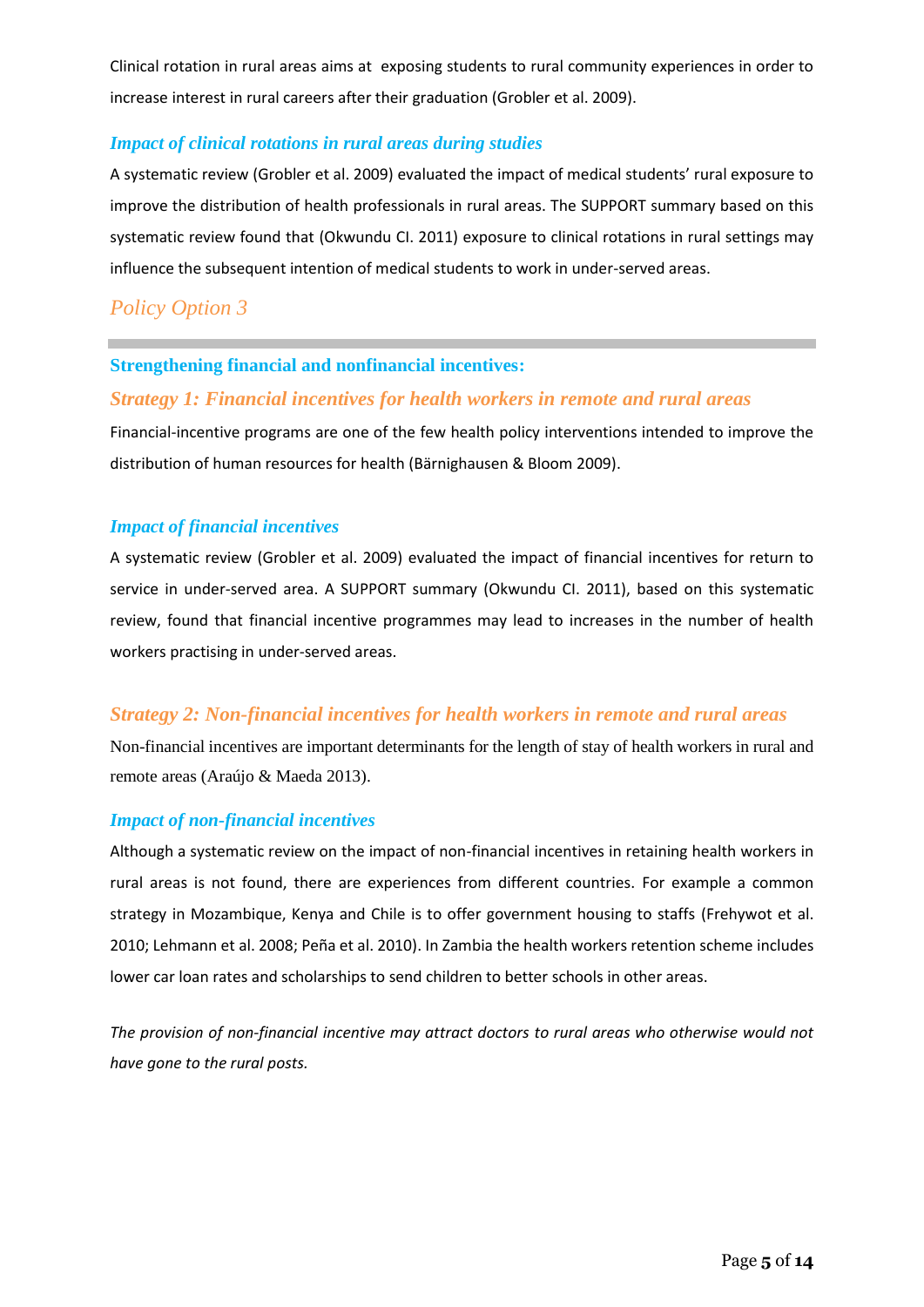#### **Continuous Professional Development (Support):**

Professional and personal support interventions address shortages and mal-distribution of staff, by improving responsiveness to staffing needs and addressing their causes of dissatisfaction and stress.

This is being done through addressing a sense of isolation when working in remote areas through outreach support from specialists, addressing the difficulty of combining professional and personal life through the use of refresher programmes and flexible rosters and motivating staff by providing professional development or career opportunities (EU 2015).

#### *Impact of personal and professional support*

We could not come across a systematic review on the impact of continuous professional support on retention of health professionals in rural areas.

However, questionnaire-based surveys suggest that professional and personal support might influence health professionals' choice to work in underserved areas (Kotzee TJ 2006)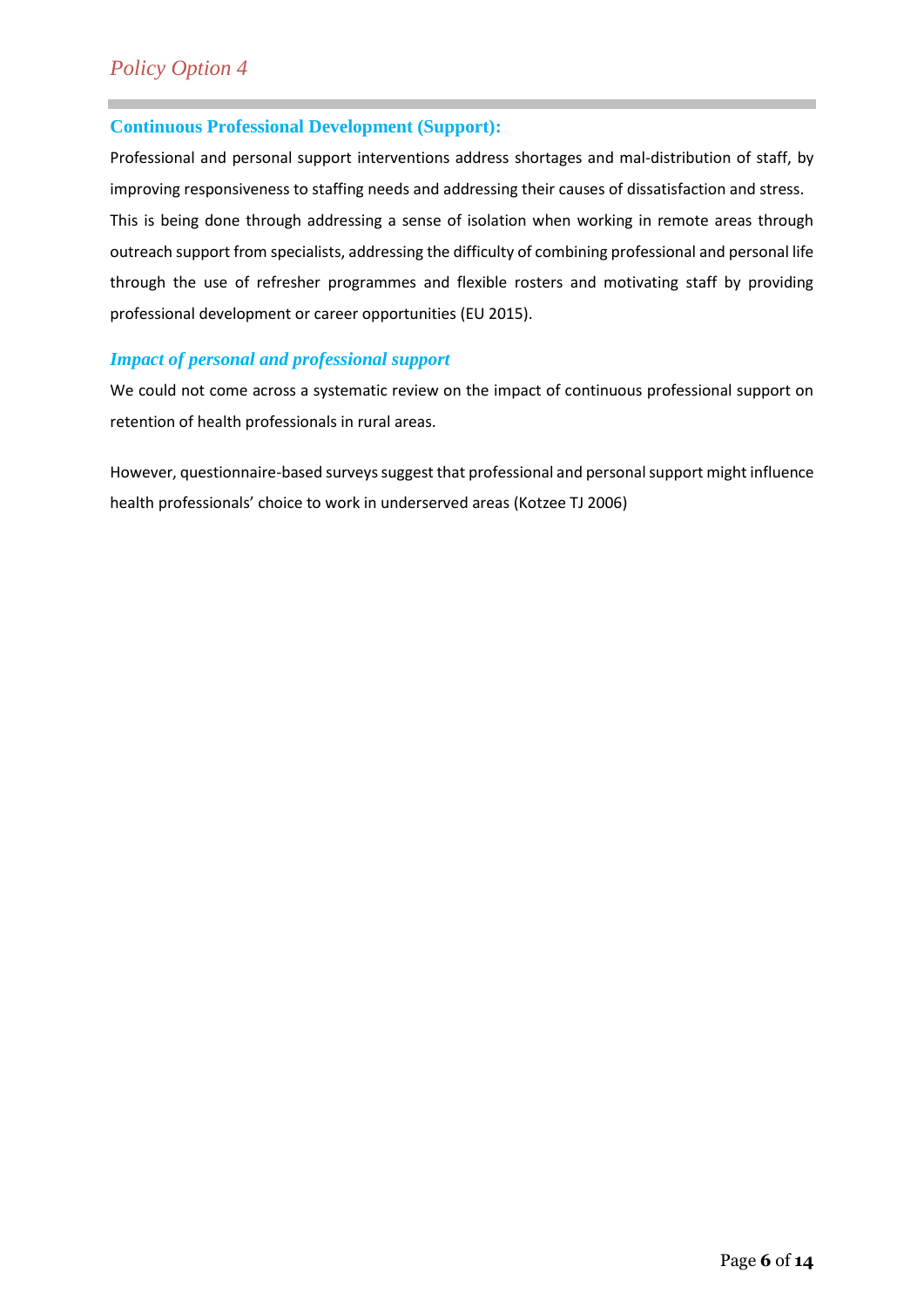## Implementation considerations

Potential barriers to the implementation of four options and strategies to address those barriers are summarised in tables 1-7.

| <b>Barriers</b>             | <b>Descriptions</b>                                                                                             | <b>Implementation strategies</b>                                                                                                                                                                                                                                             |
|-----------------------------|-----------------------------------------------------------------------------------------------------------------|------------------------------------------------------------------------------------------------------------------------------------------------------------------------------------------------------------------------------------------------------------------------------|
| <b>Financial constraint</b> | Implementation of each of the options<br>$\bullet$<br>require a substantial investment of financial<br>resource | • Piloting and costing of incentives, better use<br>of existing resources through coordination of<br>governmental<br>non-governmental<br>and<br>initiatives, and<br>• Resource mobilization<br>• applying for additional funds from donors<br>and reallocating public funds) |

#### **Table: 1 Barriers to the implementation all options**

## **Table: 2 Barriers to the implementation clinical rotation and continuous professional development options**

| <b>Barriers</b>     | <b>Descriptions</b>                                                                                                                                                                                                                                                                                                                                                                                      | <b>Implementation strategies</b> |
|---------------------|----------------------------------------------------------------------------------------------------------------------------------------------------------------------------------------------------------------------------------------------------------------------------------------------------------------------------------------------------------------------------------------------------------|----------------------------------|
| Geographic distance | • Lack of safe, reliable, accessible, and • Organizing an on job site trainings<br>affordable methods of transportation (e.g., $\bullet$ Rural infrastructure development<br>limited public transportation options)<br>Staff working in the rural areas are unable to<br>$\bullet$<br>attend CPD activities because of poor<br>transport links and the absence of staff to fill<br>their posts when away |                                  |
|                     |                                                                                                                                                                                                                                                                                                                                                                                                          |                                  |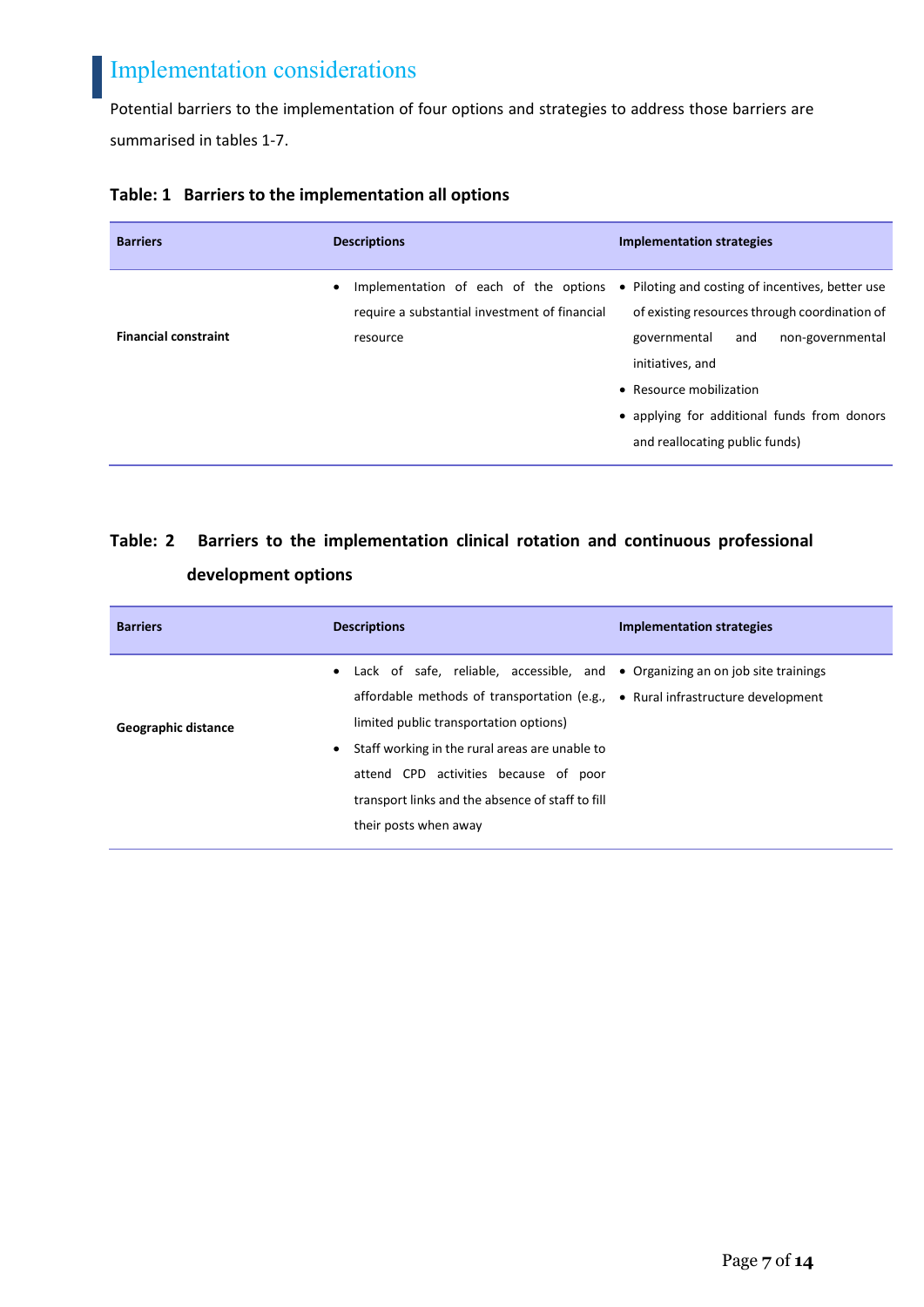|  |  | Table: 3 Barriers to the implementation of task shifting |  |
|--|--|----------------------------------------------------------|--|
|--|--|----------------------------------------------------------|--|

| <b>Barriers</b>                                                      | <b>Descriptions</b>                                                                                                                                                                                                                               | <b>Implementation strategies</b>                                                                                                                                                                                                                                                                                                                                                                                                                               |
|----------------------------------------------------------------------|---------------------------------------------------------------------------------------------------------------------------------------------------------------------------------------------------------------------------------------------------|----------------------------------------------------------------------------------------------------------------------------------------------------------------------------------------------------------------------------------------------------------------------------------------------------------------------------------------------------------------------------------------------------------------------------------------------------------------|
| Resistance to change from health<br>workers as well as service users | Resistance of accepting task shifting from<br>the health workers and service users may be<br>a problem.<br>Lack of appropriate recognition and status,<br>even if staffs who assume new tasks are<br>performing the tasks of higher-level workers | • Establishing a system that ensure adequate<br>equitable<br>allocation<br>recognition,<br>οf<br>resources, training, compensation<br>and<br>monitoring to ensure quality of care, worker<br>morale and staff retention (Wiedenmayer et<br>al. 2015).<br>• Formal recognition of new types of health<br>workers through credentialing (licensure,<br>registration, certification or accreditation)<br>can help to overcome resistance to change<br>(WHO 2007). |
| Over burdening of the existing staff                                 | Patient outcomes may be compromised in<br>staffs<br>settings<br>where<br>already<br>are<br>overworked if the current tasks are not<br>shifted to lower levels of workers.                                                                         | • A system should be arranged so that if higher<br>level workers' tasks are shifted to lower level<br>workers, these latter groups' tasks should, in<br>turn, shift to other non-professional cadres.                                                                                                                                                                                                                                                          |
| Inadequate supportive supervision                                    | Adequate knowledge and skills are required<br>for supportive supervision, but health<br>workers capable of providing supportive<br>supervision are also experiencing heavy<br>workloads and high staff turnover.                                  | · Introducing new models for supportive<br>supervision, such as those based on mobile<br>technology, may be used to provide support<br>to staffs who assume new task in resource-<br>limited settings (Crowley & Mayers 2015).<br>• Measures to limit staff turnover and increase<br>mentoring and supervision capacity need to<br>be planned from the outset                                                                                                  |

### **Table: 4 Barriers to the implementation of targeted recruitment of students to medical school**

| <b>Barriers</b>                                               | <b>Descriptions</b>                                                                                                                                           | Implementation strategies                                   |
|---------------------------------------------------------------|---------------------------------------------------------------------------------------------------------------------------------------------------------------|-------------------------------------------------------------|
| for<br>rural<br>policy<br>strategy<br><b>or</b><br>admissions | <b>Medical schools do not have a</b> • Absence of policy that dictates selection of • Introducing affirmative selection policies<br>students from rural areas | that quarantine medical school places for<br>rural students |

#### **Table: 5 Barriers to the implementation of clinical rotation in rural areas during studies**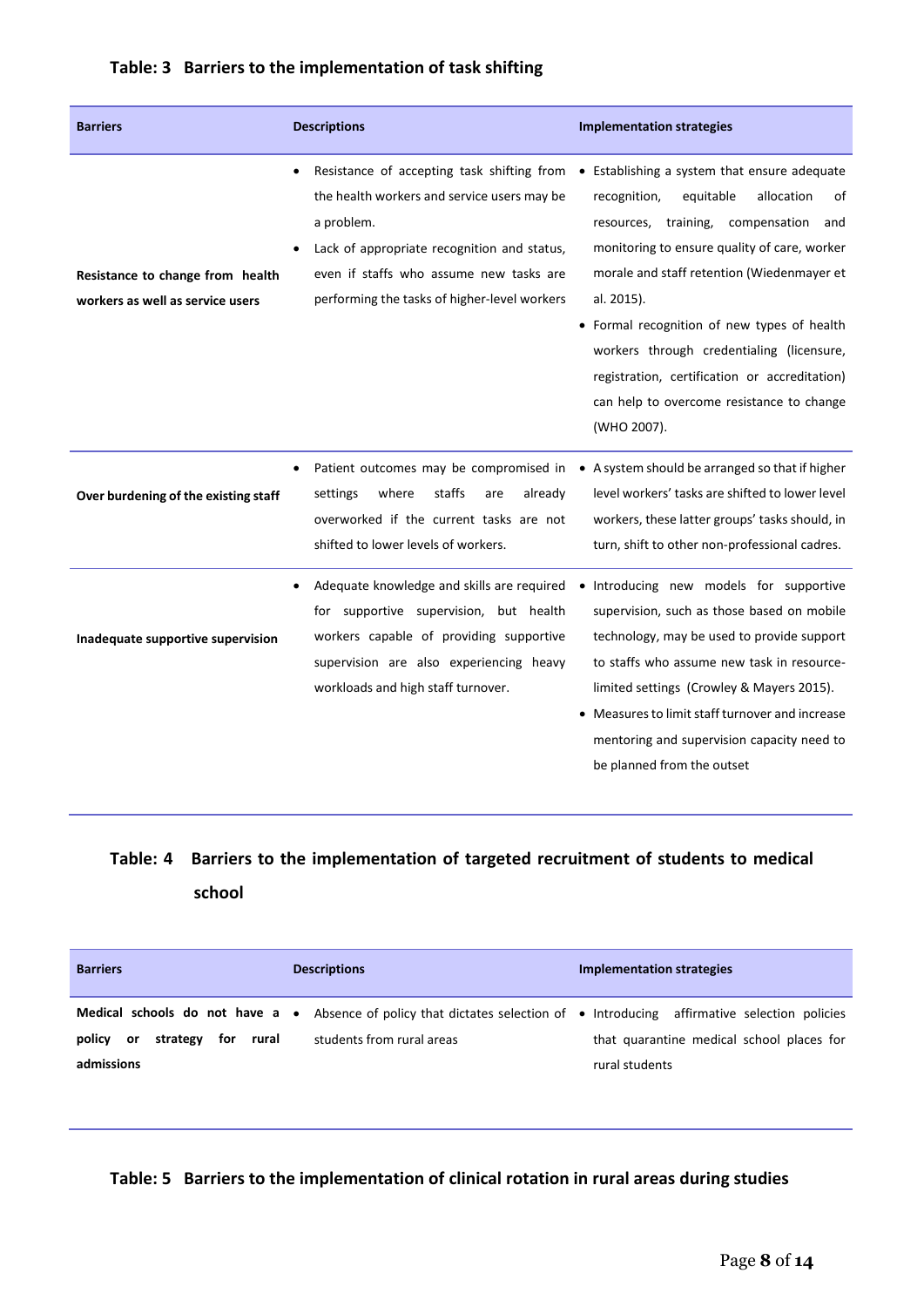| <b>Barriers</b>                             | <b>Descriptions</b>                                                                                                                                                                                                                                    | <b>Implementation strategies</b>                                                                                                  |
|---------------------------------------------|--------------------------------------------------------------------------------------------------------------------------------------------------------------------------------------------------------------------------------------------------------|-----------------------------------------------------------------------------------------------------------------------------------|
| Shortage of mentors in rural areas          | Rural clinical rotation require preceptors or $\bullet$ The system has to be in place<br>$\bullet$<br>mentors, which may not be available in<br>many rural areas                                                                                       | • Regulations should be put in place to enforce<br>clinical rotation in rural areas<br>• Tele-education as a mentorship mechanism |
| and<br>Inadequate<br>support<br>supervision | Isolation from consultants and experienced $\bullet$ Telephone support, onsite supervision<br>senior medical officers forces students to . Establishing call response center<br>take on much more responsibility than they<br>were usually comfortable |                                                                                                                                   |

### **Table: 6 Barriers to the implementation of financial and non-monetary incentives**

| <b>Barriers</b>                                      | <b>Descriptions</b>                                                                                                                                                                                    | <b>Implementation strategies</b>                                                                                                                                                                                                                                                                                                                          |
|------------------------------------------------------|--------------------------------------------------------------------------------------------------------------------------------------------------------------------------------------------------------|-----------------------------------------------------------------------------------------------------------------------------------------------------------------------------------------------------------------------------------------------------------------------------------------------------------------------------------------------------------|
| <b>Risks of nepotism</b>                             | Incentives might find their way to those<br>individuals with the right connections and<br>the difference in incentives may foster<br>behaviour conducive to corruption.                                | • Strengthening transparency and information-sharing<br>about incentives.                                                                                                                                                                                                                                                                                 |
| Absence of policy for<br>incentives                  | There is no policy for incentives in the<br>country. This could lead to conflicts and<br>might adversely affect other programs                                                                         | • Develop a national policy for the use of incentives or<br>ensure that incentives that are used do not adversely<br>affect other programs or create undesirable inequities<br>across different cadre of health workers                                                                                                                                   |
| Corruption                                           | There is no system in place for managing<br>$\bullet$<br>incentives and there is a risk of misuse of<br>incentives and rewarding people without<br>merit                                               | • Transparent systems for managing and awarding<br>incentives and ensuring accountability                                                                                                                                                                                                                                                                 |
| Weak health human<br>resource information<br>systems | There is limited consistent information<br>$\bullet$<br>available on retention and attrition trends<br>to determine how effective incentives are<br>in improving rural health work force<br>retention. | • Establishing well functioning system for monitoring and<br>evaluation or indicators to track impact and outcomes<br>• Review incentive schemes regularly to ensure that they<br>meet needs and achieve their intended purpose                                                                                                                           |
| Lack of infrastructure                               | Providing some incentives is a challenge as<br>$\bullet$<br>lack of infrastructures like standard<br>houses and schools in remote and rural<br>areas is difficult                                      | • Comprehensive plan for infrastructure development,<br>including housing for health staffs and schools for their<br>children, which should bear fruit in both the short and<br>long term<br>• Increase investment in non-monetary incentives, such<br>as housing and instructional facilities, that are<br>sustainable and build institutional capacity. |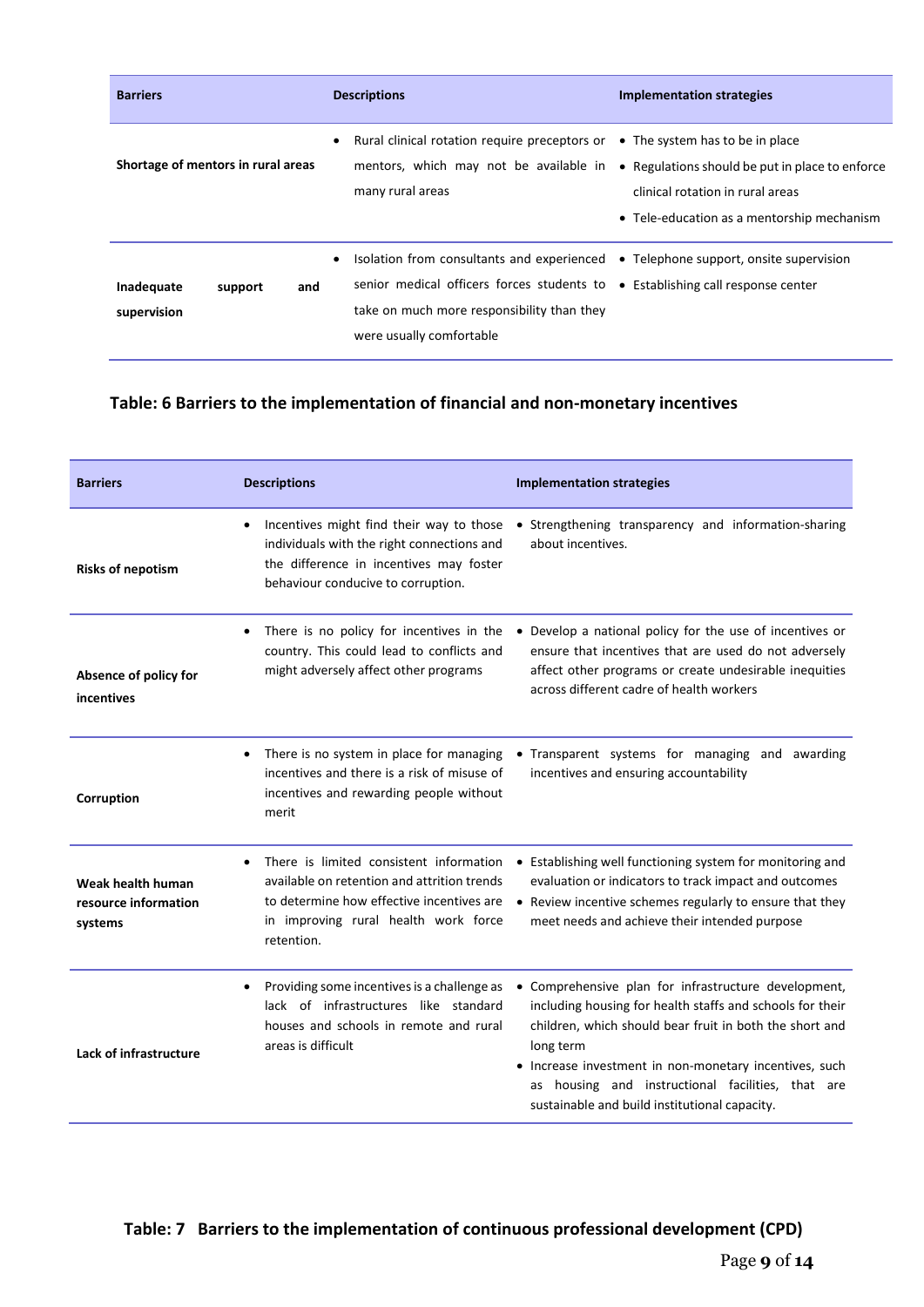| <b>Barriers</b>                                          | <b>Descriptions</b>                                                                                                                                                                                                                                                                                            | <b>Implementation strategies</b>                                                                                                                                                        |
|----------------------------------------------------------|----------------------------------------------------------------------------------------------------------------------------------------------------------------------------------------------------------------------------------------------------------------------------------------------------------------|-----------------------------------------------------------------------------------------------------------------------------------------------------------------------------------------|
| <b>Under-staffed health facilities</b>                   | Facilities may have difficulty in releasing staff<br>for CPD, especially when courses are offered<br>centrally.                                                                                                                                                                                                | • Localization of training<br>• Support local training, which is accessible to<br>rural staff. Develop regional and district<br>training, as well as supporting on-the-job<br>training. |
| <b>Time</b>                                              | $\bullet$<br>and finding time for learning.<br>That is, health workers find it particularly<br>difficult to take time out of / from practice to<br>undertake CPD as this can have a direct<br>impact and consequences for patient care<br>and it can be difficult to find and/or fund<br>locum GPs to fill in. | There is a conflict between service provision $\bullet$ Courses need to be well-designed and<br>flexibly delivered.                                                                     |
| Lack of opportunity to put new .<br>skills into practice | Training attended needs to be matched with • Developing capacities of rural facilities<br>available jobs and equipment to allow well-<br>professionals to practice the<br>trained<br>techniques they have learned                                                                                              |                                                                                                                                                                                         |

## Next steps

The aim of this policy brief is to foster dialogue and judgements that are informed by the best available evidence. The intention is *not* to advocate specific options or close off discussion. Further actions will flow from the deliberations that the policy brief is intended to inform. These might include, for example:

- Careful consideration of the need for task shifting
- Careful consideration of the need for targeted recruitment of students into medical school and clinical rotations in rural areas during study
- Careful consideration of the need for financial and nonfinancial incentives
- Careful consideration of continuous professional development (support)
- Monitoring and evaluation of the suggested policy options and implementation strategies
- Consideration of appropriate implementation strategies for each of the policy options mentioned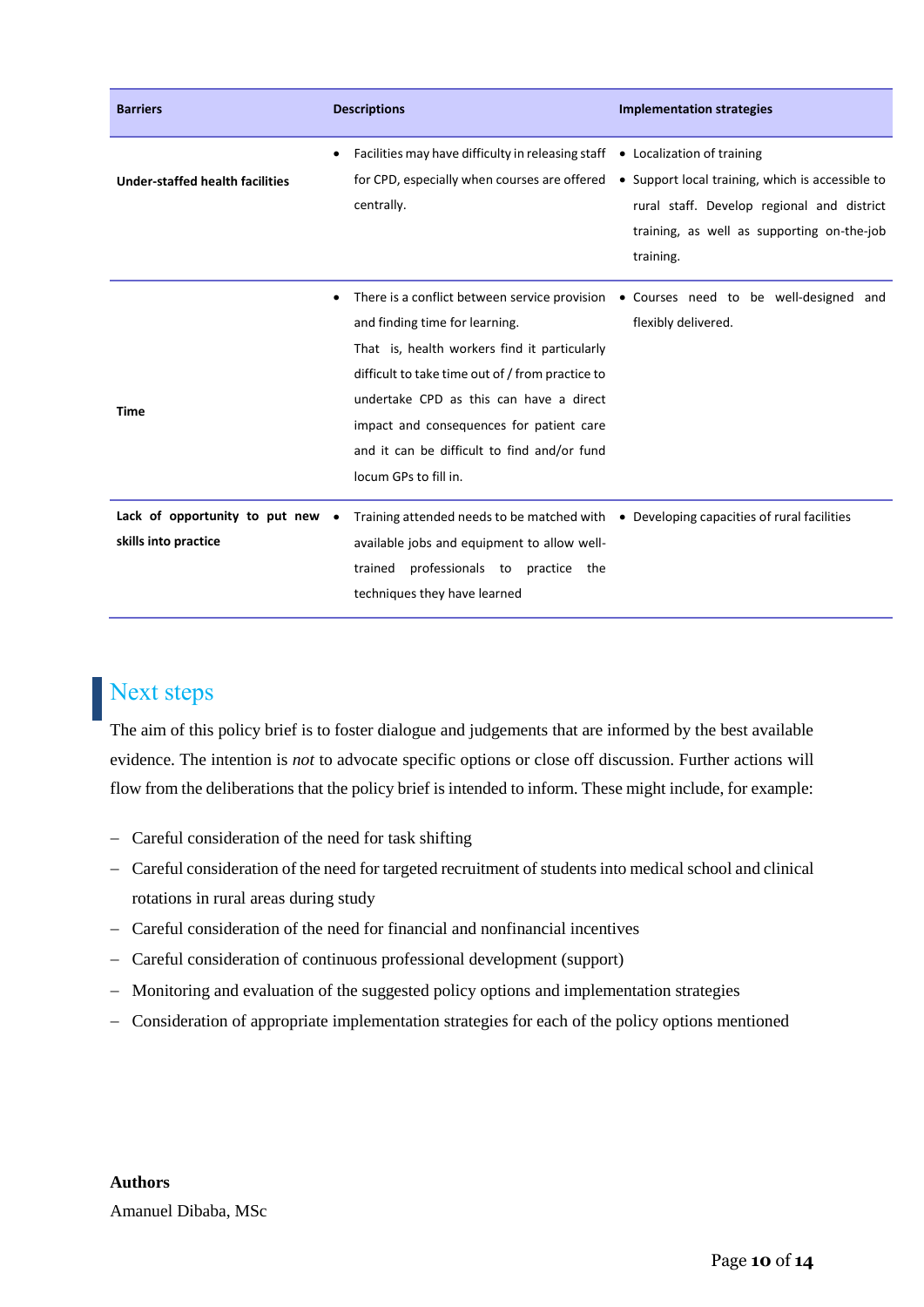Serebe Abay, MPH Yoseph G/yohanes, MPH Desalegn Ararso, MPH Fasil Mengistu, MVPH Mamuye Hadis, MSc, PhD

#### **Suggested citation**

Dibaba A, Abay S, G/Yohanes Y, Ararso D, Fasil Mengistu, Hadis M,. Improving the health work force in remote and rural areas of Ethiopia (EPHI policy brief). Addis Ababa Ethiopia: Ethiopian Public Health Institute, 2016.

#### **Address for correspondence**

Serebe Abay Associate Researcher, Technology Transfer and Research Translation Directorate, Ethiopian Public Health Institute (EPHI) P.O.Box 5654, Addis Ababa, Ethiopia Email: [serebeabay@yahoo.com](mailto:serebeabay@yahoo.com) [/serebea@ephi.gov.et](mailto:/serebea@ephi.gov.et)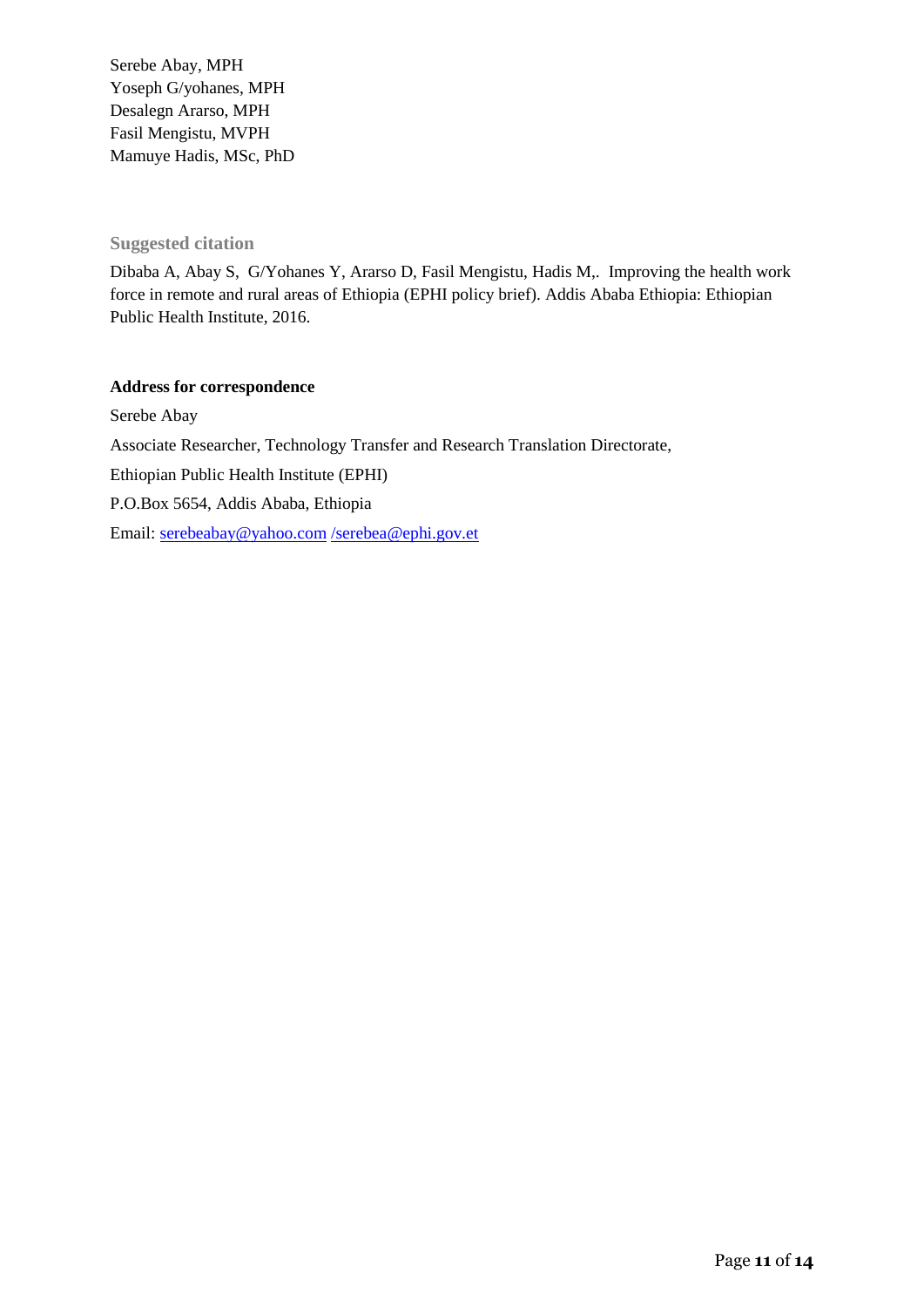# References

- Abraham, Y. & Azaje, A., 2013. The new innovative medical education system in Ethiopia: Background and development. *Ethiop. J. Health Dev*, 27(Special Issue 1).
- Araújo, E. & Maeda, A., 2013. HOW TO RECRUIT AND RETAIN HEALTH WORKERS IN RURAL AND REMOTE AREAS IN DEVELOPING COUNTRIES. A Guidance Note.
- Bärnighausen, T. & Bloom, D.E., 2009. Financial incentives for return of service in underserved areas: a systematic review. *BMC Health Services Research*, 9(86).
- Crowley, T. & Mayers, P., 2015. Trends in task shifting in HIV treatment in Africa: Effectiveness, challenges and acceptability to the health professions. *African Journal of Primary Health Care & Family Medicine*, 7(1).
- CSA, 2008. *Summary and Statistics Report of the 2007 Population and Housing Census. Addis Ababa, Population Census Commission (Ethiopia)*, Addis Ababa, Ethiopia.
- EU, 2015. *Recruitment and Retention of the Health Workforce in Europe*,
- Feysia, B. et al., 2012. *The health workforce in Ethiopia: Addressing the remaining challenges* B. Feysia et al., eds., Washington, DC: The World Bank.
- FMoH, 2008. *and Health related indicators (2007/8).*, Addis Ababa, Ethiopia.
- FMoH, 2013a. *Health and Health Related Indicators Version 2*, Addis Ababa, Ethiopia.
- FMoH, 2010. *Health Sector Development Program IV 2010/11 – 2014/15*, Addis Ababa.
- FMoH, 2013b. *Health Sector Development Programme IV Annual Performance Report EFY 2006 (2013/14)*, Addis Ababa, Ethiopia.
- FMoH, 2014. *Human Resource for Health Strategic Plan (2009-2025). Federal Democratic Republic of Ethiopia Ministry of Health*, Addis Ababa, Ethiopia.
- Frehywot, S., Mullan, F. & Ross, P.W.P.& H., 2010. Compulsory service programmes for recruiting health workers in remote and rural areas: do they work? *Bull World Health Organ*, 88, pp.364– 370.
- Getie, G.A., Betre, E.T. & Hareri, H.A., 2013. Assessment of Factors Affecting Turnover Intention Among Nurses Working at Governmental Health Care Institutions in East Gojjam, Amhara Region, Ethiopia, 2013. *American Journal of Nursing Science*, 4(3), pp.107–112.
- Gray, L.G. and I., 2006. Continuing Professional Development a Brief Guide. *The Psychologist Vol 19 No 9*, 19(9).
- Grobler, L. et al., 2009. Interventions for increasing the proportion of health professionals practising in rural and other underserved areas (Review). *Cochrane Database of Systematic Reviews Art*, (2).
- Grobler, L., Bj, M. & Mabunda, S., 2015. Interventions for increasing the proportion of health professionals practising in rural and other underserved areas ( Review ) SUMMARY OF FINDINGS FOR THE MAIN COMPARISON. , (6).

Horrocks, S., Anderson, E. & Salisbury, C., 2002. Systematic review of whether nurse practitioners